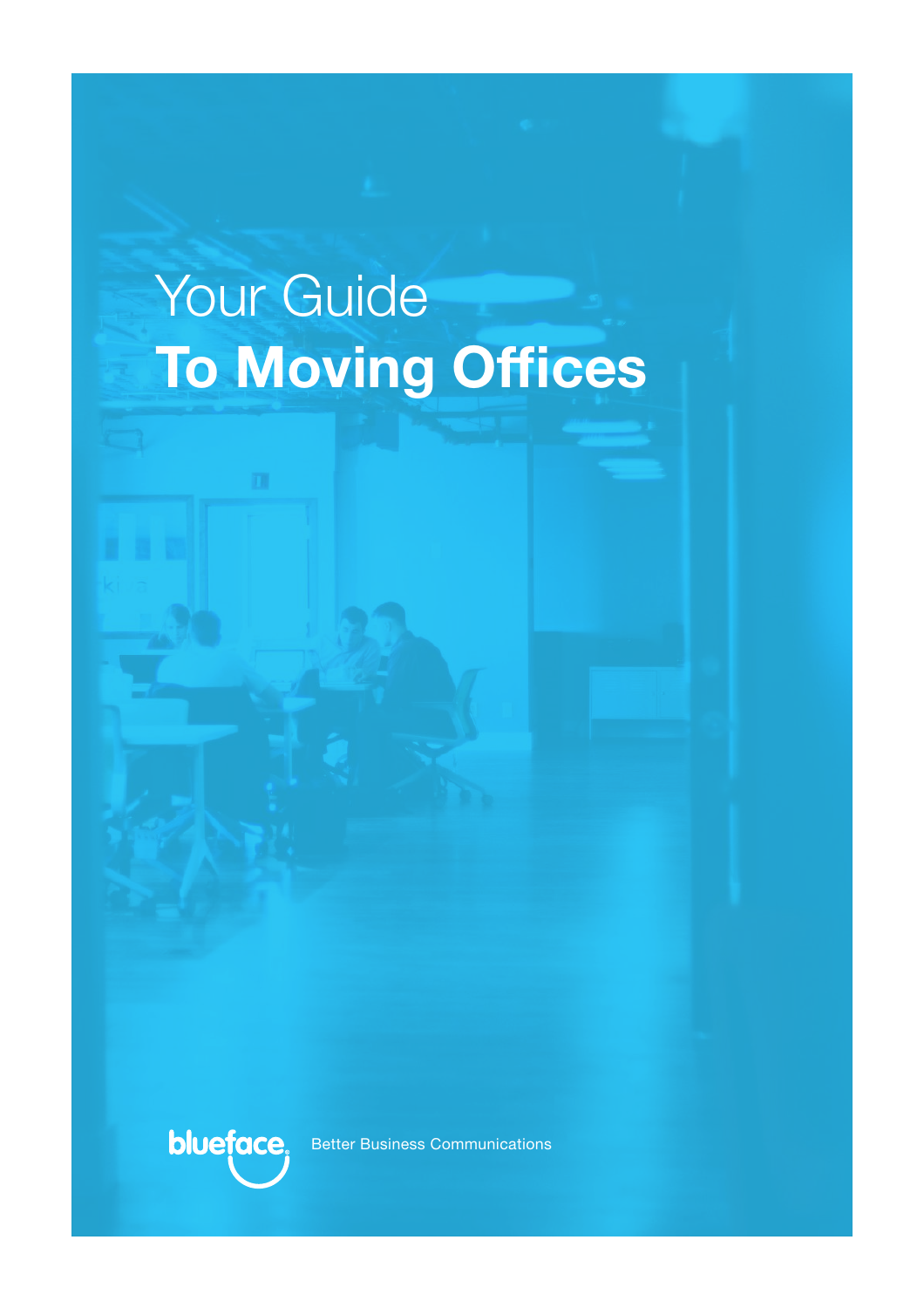# **Contents**

| <b>About This Guide</b>                       |    |  |
|-----------------------------------------------|----|--|
| <b>Be Clear Why You Should Move</b>           |    |  |
| <b>Getting Organised</b>                      |    |  |
| <b>Choosing A Location</b>                    |    |  |
| <b>Finding A Place</b>                        |    |  |
| <b>Planning The Move</b>                      |    |  |
| Utilities<br>$\bullet$                        | 8  |  |
| Your IT Needs<br>$\bullet$                    | 9  |  |
| <b>Making Stakeholders Aware</b><br>$\bullet$ | 11 |  |
| <b>The Move</b>                               |    |  |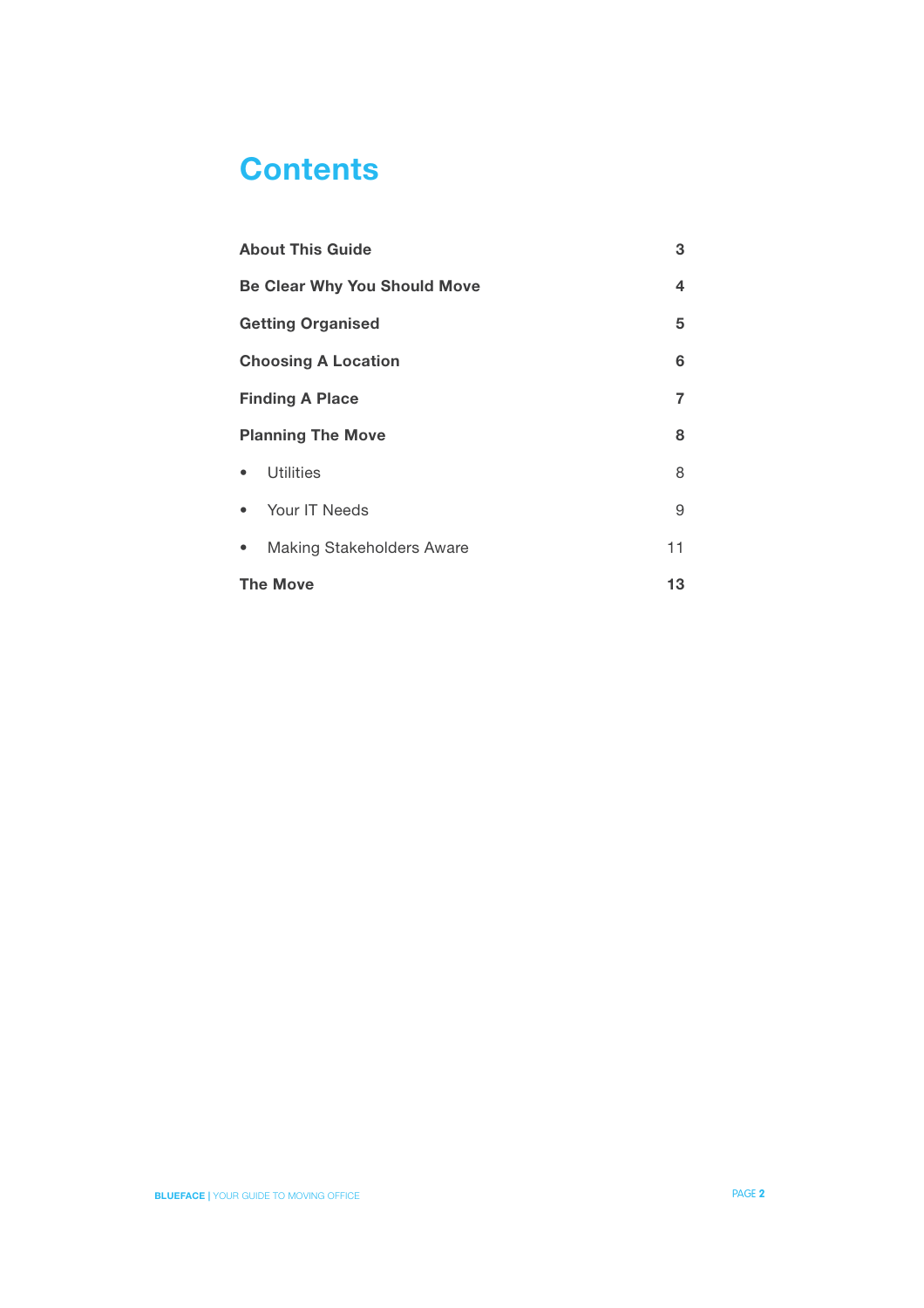# <span id="page-2-0"></span>**About This Guide**

This guide is written for small and medium business owners who are moving office premises to help make the move a seamless transition.

You probably already know why you're moving location. The chances are you've either outgrown your existing premises, are downsizing, looking to reduce your rental costs, consolidating offices, or are experiencing some change in your business that's triggered your need to move.

Let's face it. Moving offices isn't something that you really want to do on a frequent basis. If you have ever moved home, you won't have forgotten the stress that comes with it. Well, moving office is a similar experience in that you need to move from one location to another in the same day. The big difference is that you need to continue to function as a business while moving!

While we mention the word office throughout this guide, it can also apply to your retail store, factory or new premise move in. We hope you enjoy this guide.

Best wishes, The Blueface Team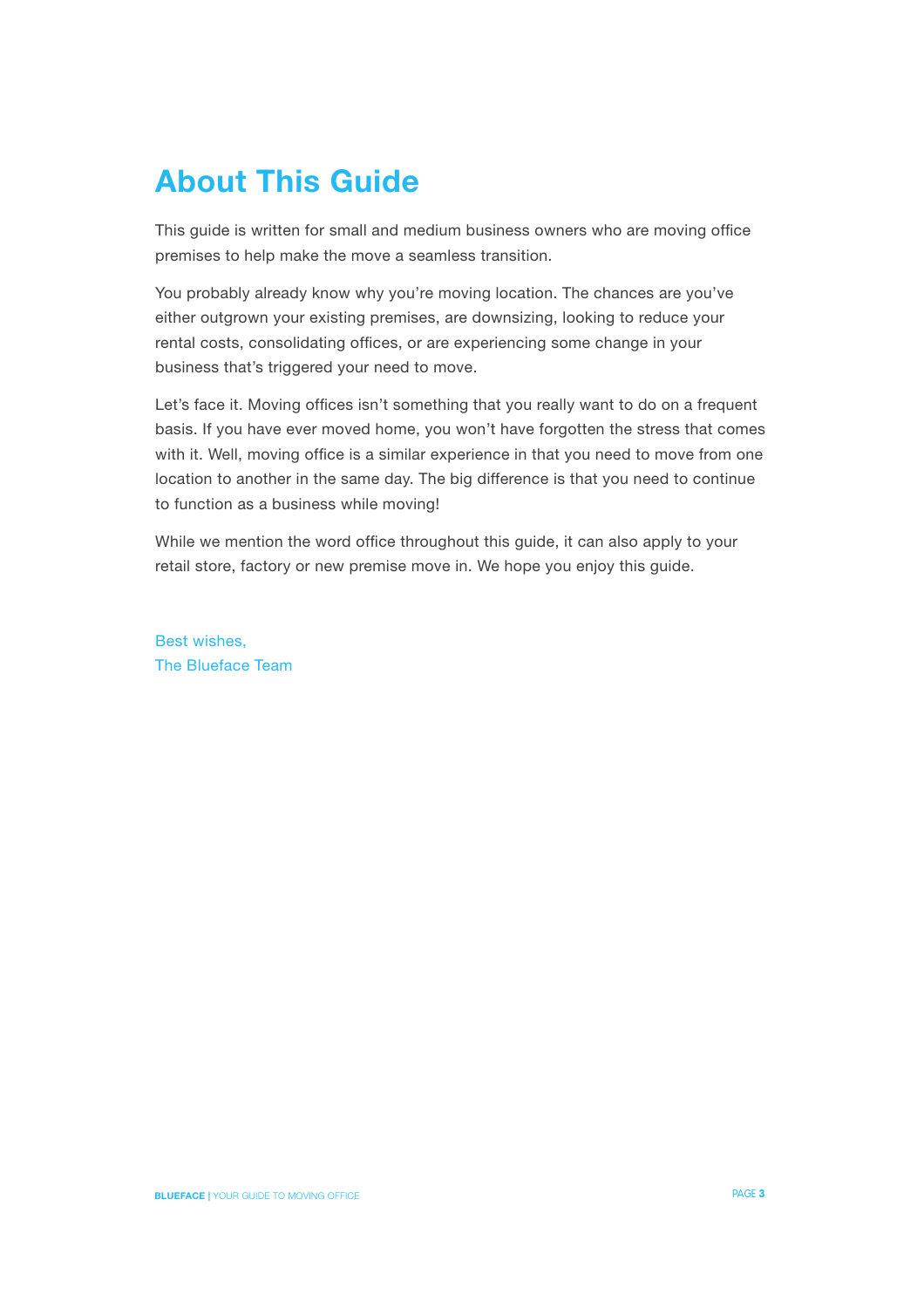# <span id="page-3-0"></span>**Be Clear Why You Should Move**

Unless everyone is clear as to the rationale, requirements, objectives and limitations behind the move - all subsequent office move planning and execution will be severely hindered.

There are some big decisions that must be agreed as the start point in carrying out the move which will then form the basis of the detailed planning process. So make sure you have the answers to the following questions,

**When do you have to or want to move by, is there a deadline? Where are you moving to? When do have to or want to move by? What constraints did you have with your current office?**

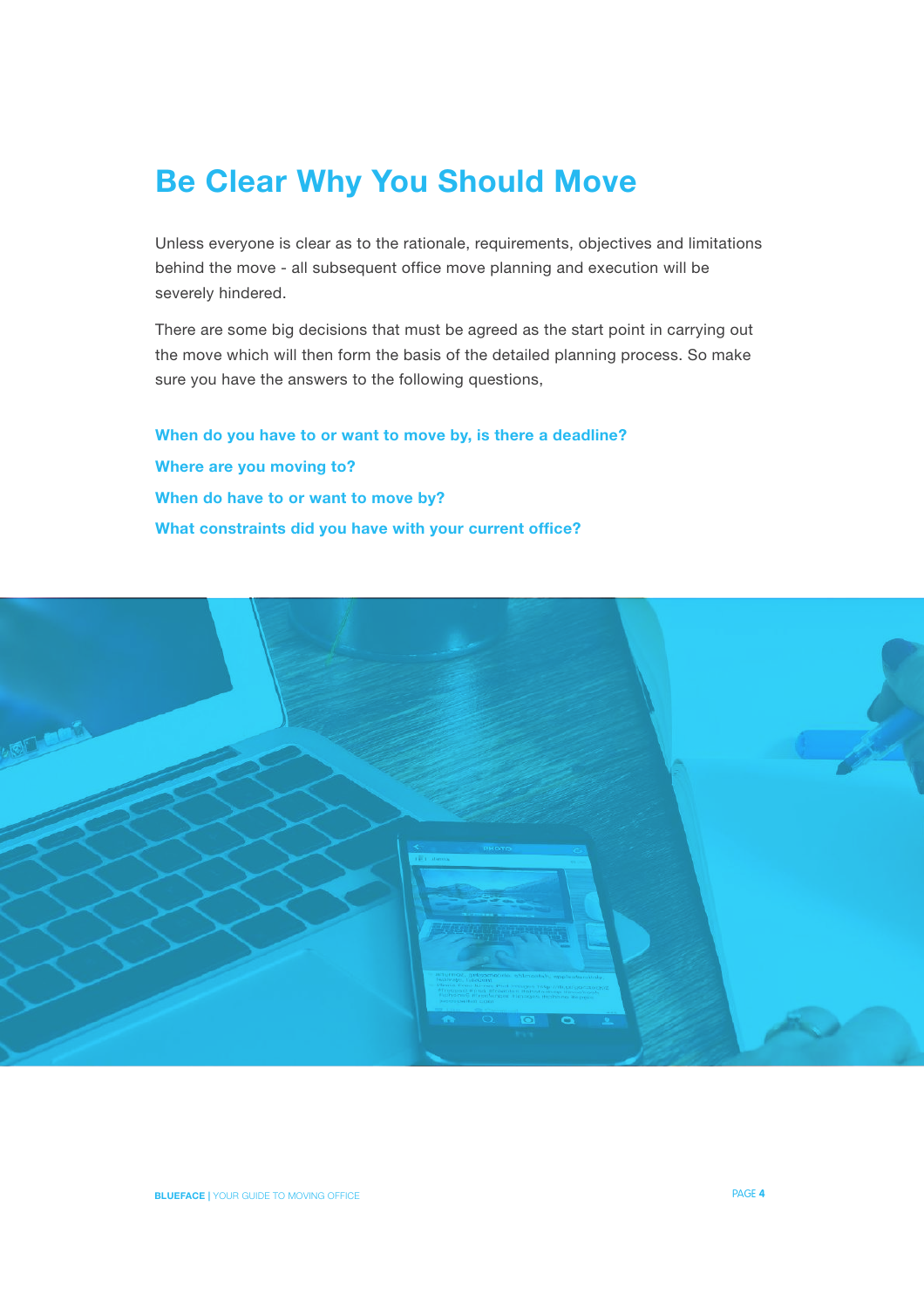# <span id="page-4-0"></span>**Getting Organised**

# **Project Manager**

Maybe you've been thinking about taking on this move single handedly. If you're the business owner, the first thing you need to realise is that you can't look after every aspect of the office move yourself.

You need to continue to run your business before, during and after the move. Start off by appointing a designated person on your team to project manage the move.

If you are in a micro business and don't have the luxury to create a PM, then at least learn to delegate some of the work.

### **Survey**

Undertake an audit of all the equipment you have in your office. It's a great time to remove clutter, discover how much stuff you actually have in your office and improve your set-up. Categorise each item in your office as 'moving', 'replace/upgrade', or 'disposal'. Document everything and create a log of all materials.

### **Check Your Lease**

Read the the terms and conditions of your lease before you progress any further with your planning. How long have you left on your lease?

Do you have permission to sub-let if you have a number of years remaining on your lease? Take professional advice if you have any queries on your lease.

## **Timeline**

Make sure that you or your PM create a "moving the office" project plan to help you establish and follow a timeline and make sure the project is progressing on time.

There are a few online tools where you can create a Gantt Chart quickly, e.g. *[Gantt Pro](https://ganttpro.com/)* or you can use our *[Excel Spreadsheet Template](https://www.blueface.com/wp-content/uploads/2017/02/Moving-the-office-project-plan.xlsx)*.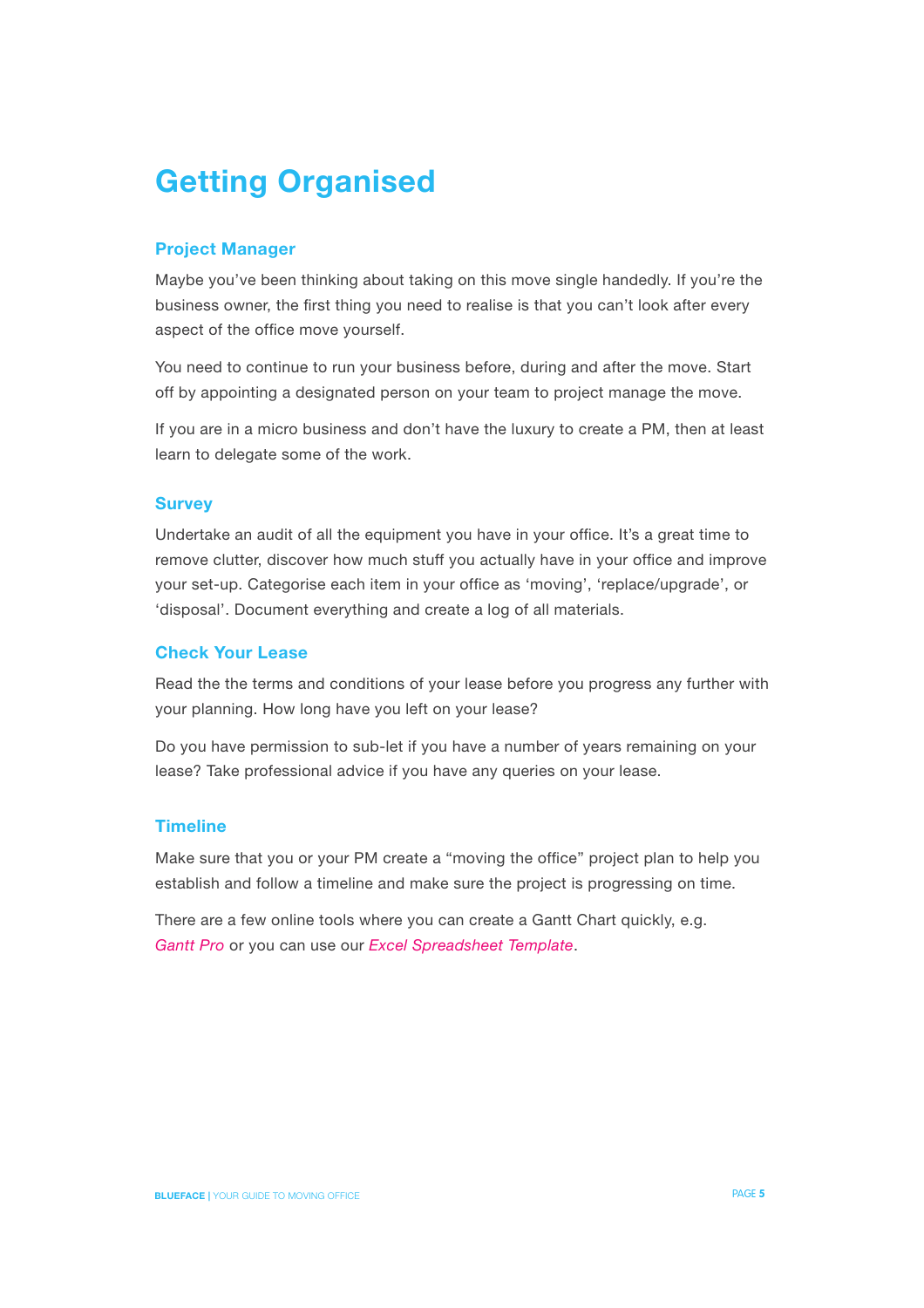# <span id="page-5-0"></span>**Choosing A Location**

### **Consider Your Staff**

The most important group of people who are going to be impacted will be your staff. When deciding on a new location, don't forget to consider where your existing staff live and also where you'll recruit your future staff from. Also while you might not be able to afford to kit out your offices like Google, a nice office environment can improve your employees' happiness. Engage with them early and often to get their buy in. A relocation can be a catalyst for change in business, it can open opportunities for new channels of communication and employee engagement in shaping the future of the business.

#### **Location, Location, Location**

Consider transport links, parking, proximity to shops/restaurants, and any other amenities closeby that might be of benefit to staff. Although you can't choose a new home for your business by committee, it certainly helps to have staff in favour of the move. An employee's commute time can be an important factor in attracting and retaining staff. If you're a retail business, this is an even more important factor to consider for your customers to visit your store.

#### **Size**

How much space do you really need? This is one of the most important questions you need to answer. Start off by reviewing your occupancy levels in your existing place. *[Generally speaking](http://www.hsa.ie/eng/Archived_Material/FAQs/Workplace_Conditions/)*, 4.65 square metres should be the minimum amount of floor space allowed for every person employed in any room to include the area occupied by the office desk and chair but excluding filing cabinets and other office furniture. This office space calculation allows for communal areas such as conference rooms etc. *Use this calculator* [that will help you get an idea of how much](https://www.blueface.com/wp-content/uploads/2017/02/Office-Space-Calculator.xlsx)  [space you will need.](https://www.blueface.com/wp-content/uploads/2017/02/Office-Space-Calculator.xlsx) Don't forget to consider your company's plan for growth within the period of the lease.

#### **Security**

Security is something which may slip your mind or not be be high priority for you. However you should give it consideration. How secure is the premises you're looking at? While some areas experience higher rates of crime than others, you still should remain vigilant around the security of your office.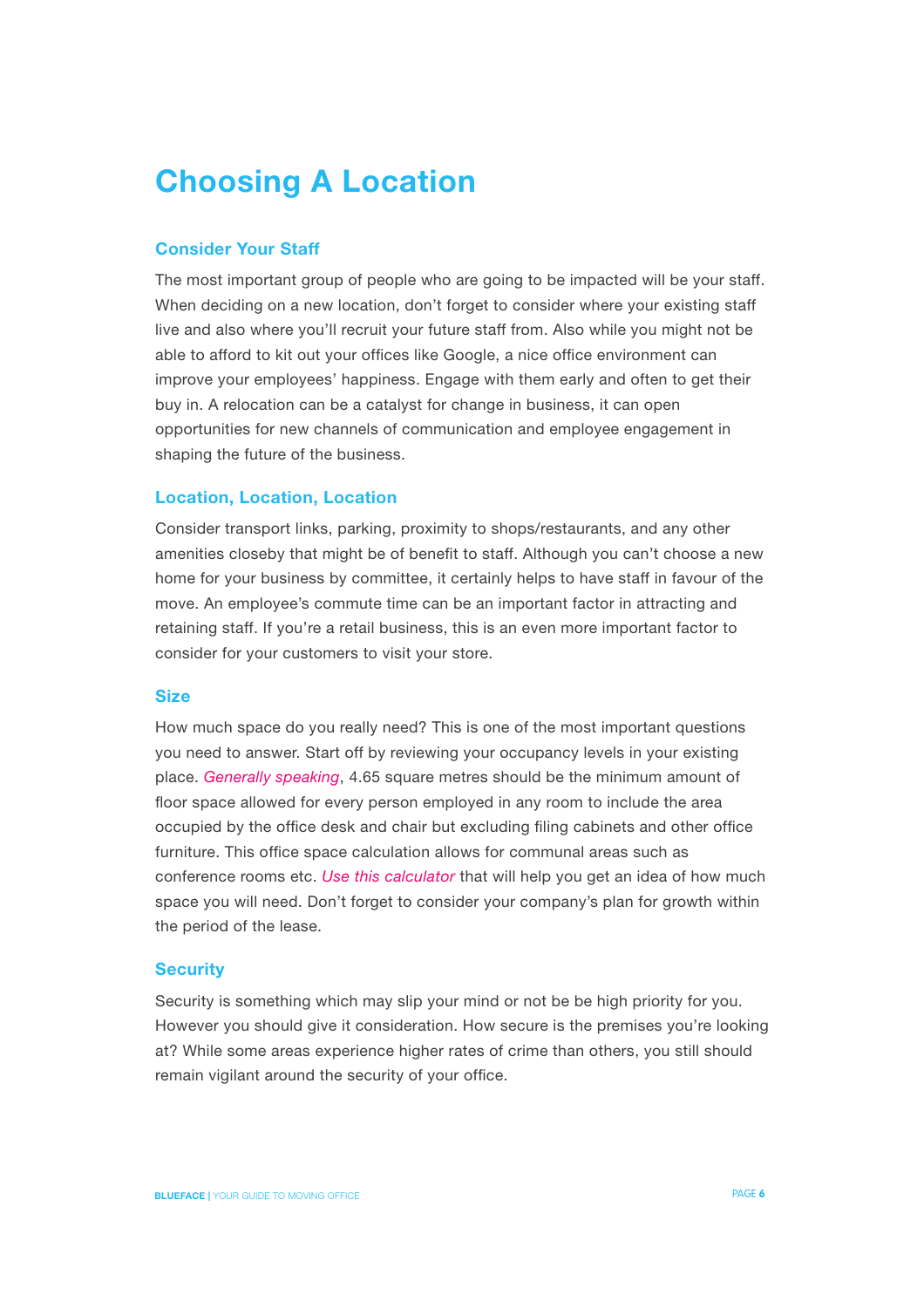<span id="page-6-0"></span>Will your company's space be as part of a shared building with others? How will your employees access your premises?

Remote monitoring alarm services from companies such as *[Netwatch](https://netwatchsystem.com)* or *[Digiwatch](http://www.digiwatch.ie)*  can help secure your premises on a 24/7 basis. Also, relocation can be a chaotic time for your business. Ensuring all sensitive documentation is secure throughout your move should be a key consideration.

# **Finding A Place**

Once you have considered where and how big you need your office to be, it's time narrow your search on what's available within your criteria. And allow yourself plenty of time to find one.

## **Where To Start The Search?**

You can get an initial idea of the market and what is available via online property sites. Alternatively if you have specific needs, get help from an office letting agent. The process, just like with looking for a house to buy or a room to rent, can be long and painful. There just might be nothing to let in the area you are looking at or for different reasons, you just won't be able to imagine yourself and your team feeling comfortable there.

So make sure you have plenty of time to search for it to avoid rushing into making a decision that you might regret in a couple of months and having to go through the entire process again.

*Use this checklist* [to make sure you have thought of everything when finding a place!](https://www.blueface.com/wp-content/uploads/2017/03/Operational-objectivescheck-list.pdf)

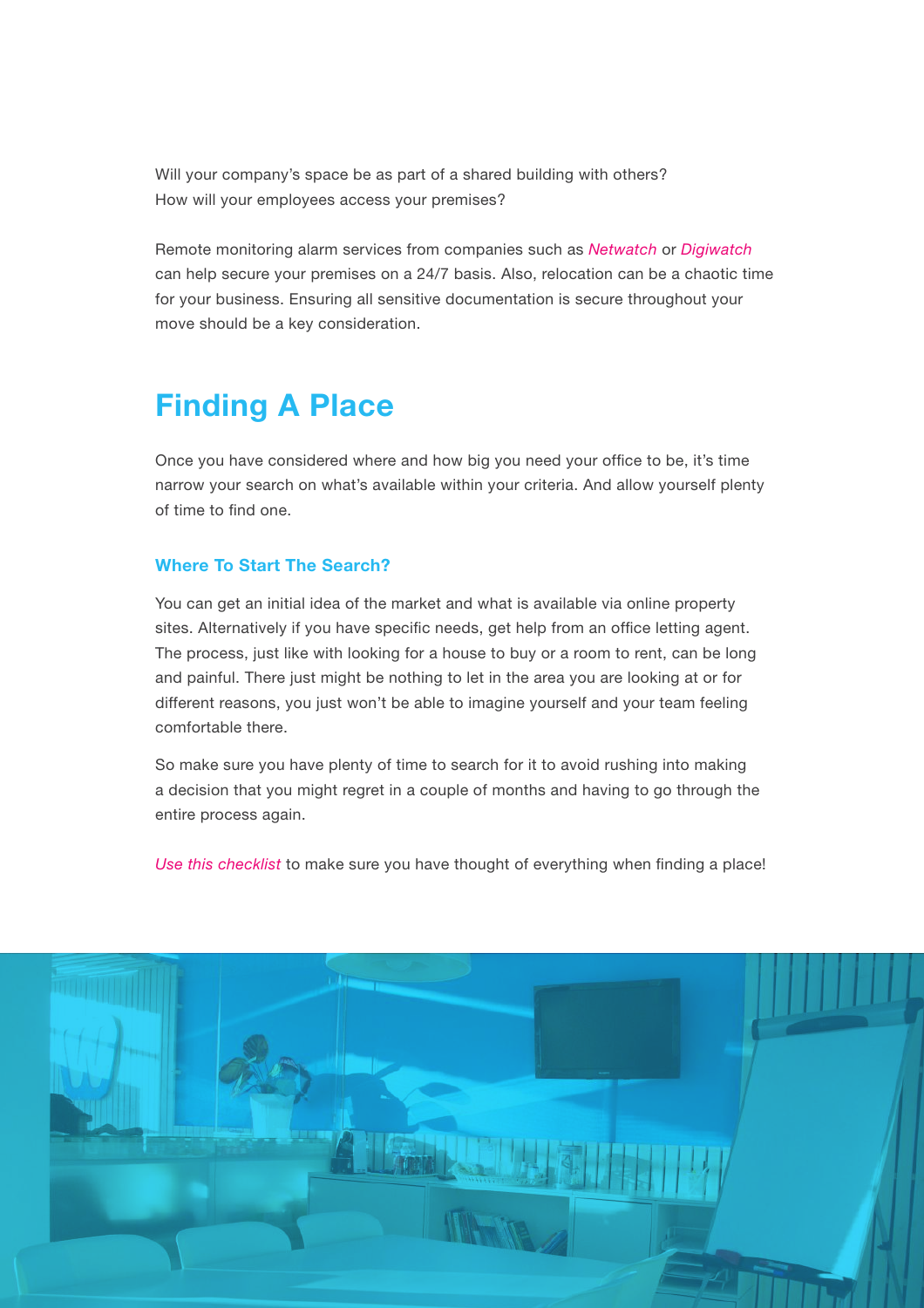# <span id="page-7-0"></span>**Planning The Move - Utilities**

# **Congratulations On Finding Your New Office!**

It's now full steam ahead for the real planning and organisation of the move. Start with a site survey to map out where furniture will go. There are a few tools on the market that will help you do that, like *[Ekahau](http://www.ekahau.com/)*.

### **Utilities**

Take care of setting up the below utilities as soon as possible. Mind you, there might be a pre-contracted provider (electricity, waste disposal, water) in the building you are renting so you won't have any choice but to go with it.

- **Electricity**
- Gas
- **Broadband**
- **Insurance**
- Waste disposal
- **Telecommunications**
- **Water**

Sometimes, you still will be able to choose and if you need any price or services comparisons to help you make up your mind, *[Switcher](https://switcher.ie/)* will help you decide on gas and electricity. For waste disposal charges check out this *g[uide](http://www.moneyguideireland.com/bin-charges.html)* and for any type of business insurance, get a quote *[here](https://www.chill.ie/business-insurance/)*. For broadband coverage check *[IrelandOffline.org](http://irelandoffline.org/map/#/map)*.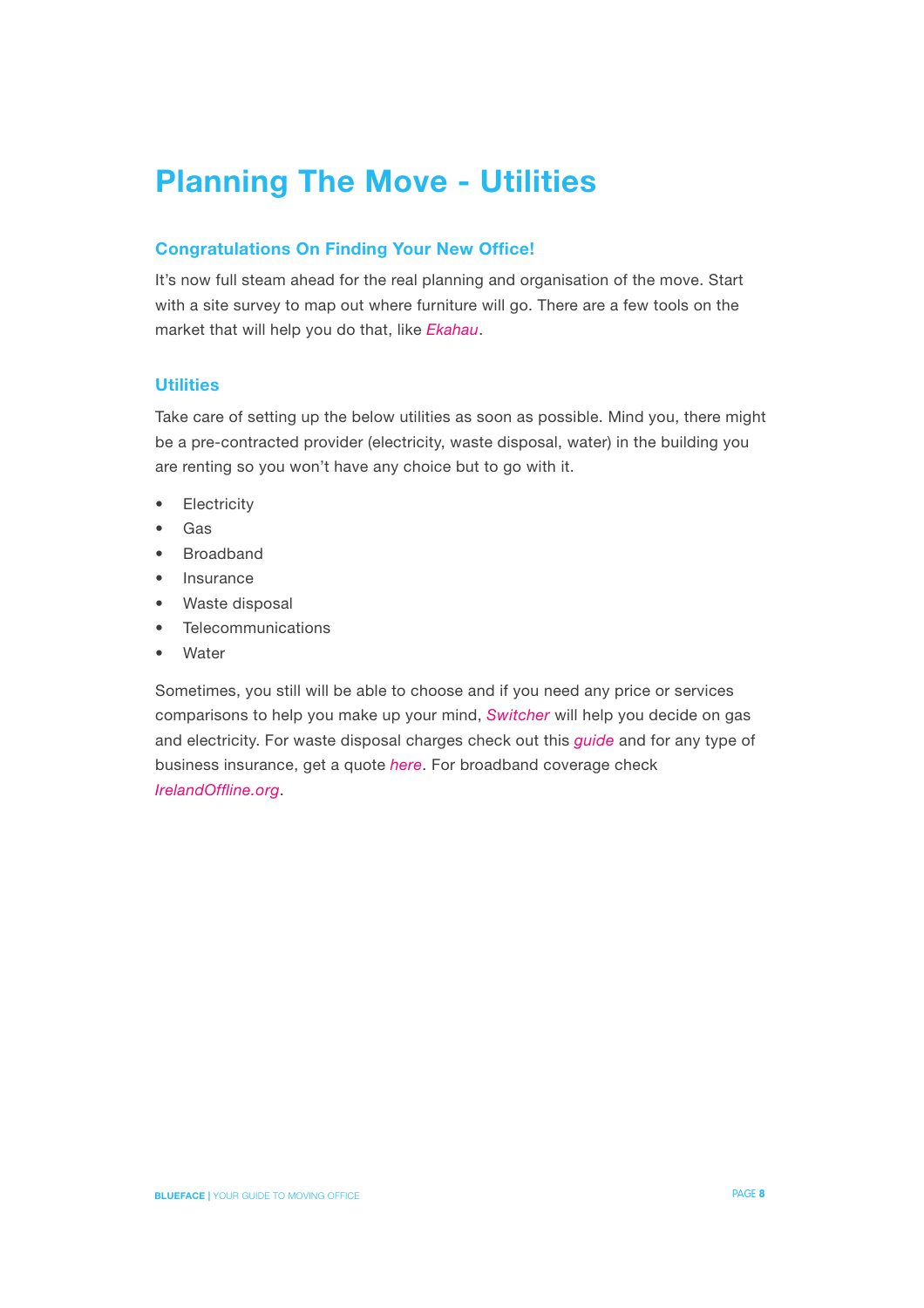# <span id="page-8-0"></span>**Planning The Move - Your IT Needs**

IT services are critical to productivity and keeping all systems and processes running smoothly, as well as providing the connection to your customers. Transitioning these services to a new site requires thorough planning. Make relocation of IT and telecom infrastructures a primary area of focus in your plan. Engage your IT team early and work closely with them to time transitions of business-critical systems.

### **Plan in Advance**

Make sure that the following tasks occur months in advance:

- Schedule a site visit with IT at the new office location to review network cabling requirements.
- At least 2 months before the move: contact all carriers, ISPs (internet service providers), and technology vendors and inform them of your move date or if you can't move them with you, cancel the service and switch to an alternative provider.

#### **Communications Requirements And Options**

Assess your communications requirements. The new office might not have the installed cabling and infrastructure that your business requires. Ask yourself these questions in order to discover what you need and if anything needs to be added to the existing office:

- How many phone users?
- Is there cabling in place?
- How many power outlets?

Consider your telecommunication options, make sure you shop around for the right phone system and service contract.

Consider what kind of growth or expansion you expect in the next 3-5 years; this will help determine whether you should consider a new *[business phone system](https://www.blueface.com/)* for your new office location.

If you had an old, copper lines phone system, this is the best time to look around for what new technologies are available on the market, like a *[cloud based phone system](https://www.blueface.com/)* and how they can work for your business.

This *guide* [will help you determine which phone system](https://www.blueface.com/how-to-choose-the-right-phone-system-for-your-business/) is best for your business needs.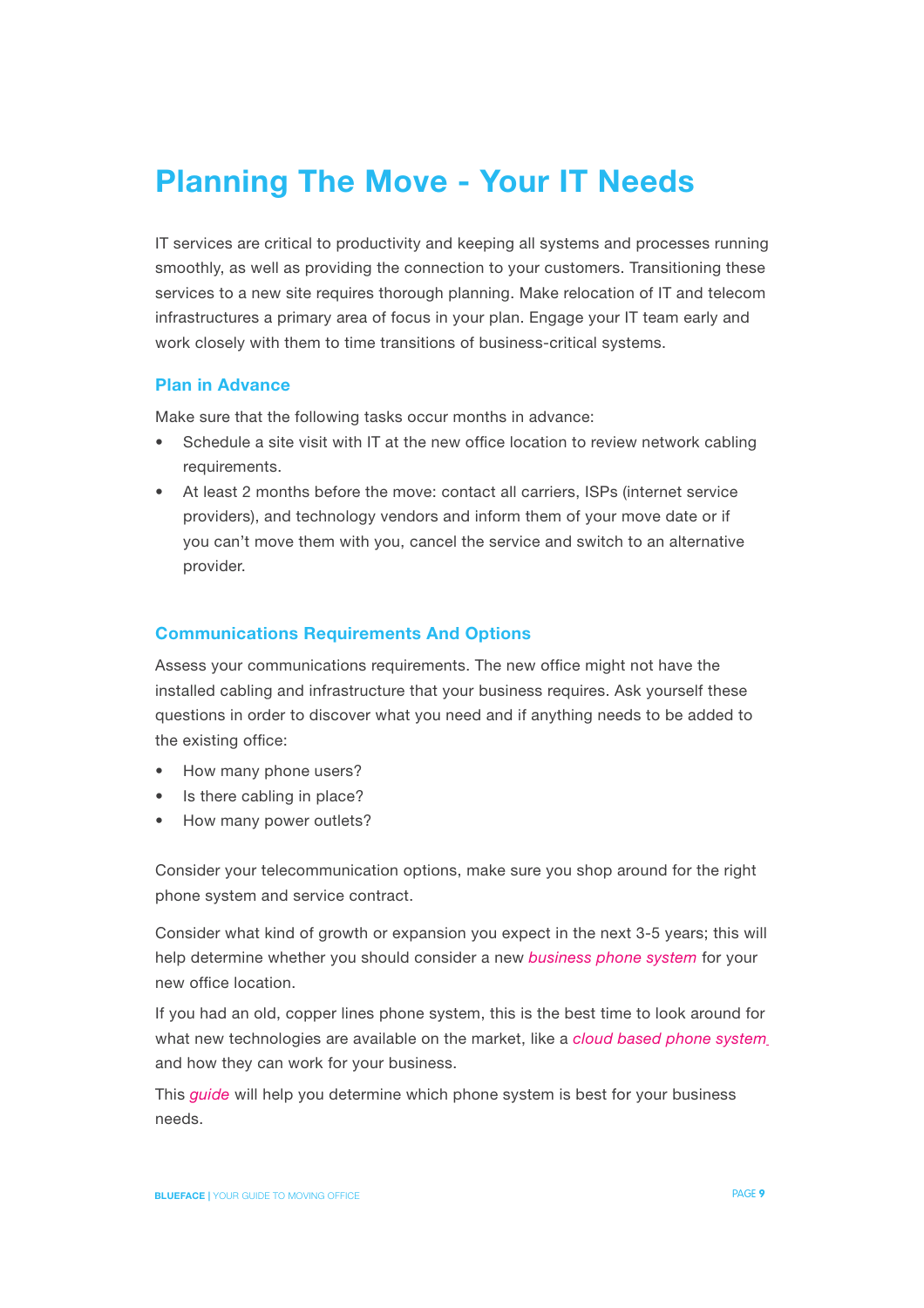Additionally, consider the following:

- Transfering your existing number to your new location.
- Set up call forwarding if you're changing your phone number.
- Establish and order the type of internet access required for the new location.

#### **Equipment**

Evaluate your equipment. If your network infrastructure is ageing, the office move is a good time to update your equipment. If you plan accordingly, you could even have your network up and running in the new space before moving day arrives.

Here are a few steps to consider when moving your equipment:

- Audit all equipment to determine whether it still meets your needs and will be suitable in the new location.
- List any equipment that needs upgrading or replacing and order any necessary equipment.
- Return any leased IT and phone equipment that is no longer needed.
- Properly dispose of old or broken equipment. Recycle with and ensure you are WEEE compliant in the disposal of electronic equipment.
- Evaluate server room requirements.

#### **Lastly, Protect Your Data**

It's critical to secure and backup your data and be prepared for worst case scenarios at all times, but most importantly during an office relocation. Just think what would happen to your data if something went wrong during the move (like the moving truck is involved in an accident and your equipment is damaged). To avoid that, complete the following tasks to protect your data during your move:

- Make several backup copies of all company data systems including firewalls and servers, store copies where they will not be affected by the move.
- Ensure full recovery is possible so that, if something does go wrong, you'll still be able to access all your company's crucial data.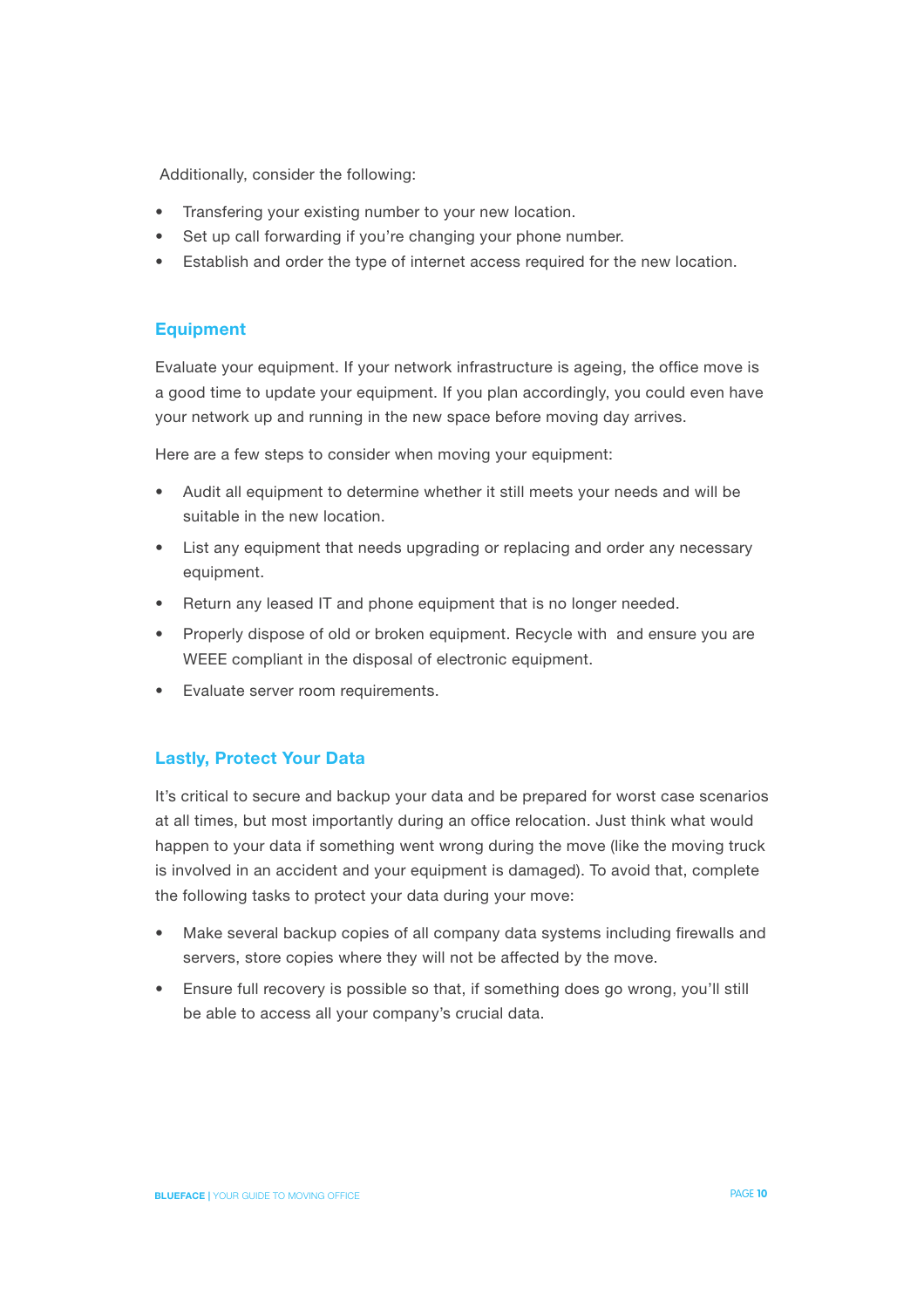# <span id="page-10-0"></span>**Planning The Move - Making Stakeholders Aware**

Moving offices can be unsettling to all the stakeholders of your companyemployees, customers, suppliers. However, effective communication about the move can minimize uncertainty and fear and smooth the disruption. For employees, moving offices, when handled well, can be a motivational and positive change. So prepare *an office [move communication plan](https://www.blueface.com/wp-content/uploads/2017/03/Office-move-communication-plan.pdf)*.

#### **Tips On Planning The Communication With Employees:**

#### Define key messages for the office move

For example, put the main focus on a better environment for staff to handle future growth and expansion. Get people excited and paint a picture of the future. Include in your communication the countdown clock to the milestones, images of the future office and local area, restaurants, parks, etc.

#### Communicate About the Office Move Early

#### Plan a Communications Schedule for the Office Move

Where possible, preschedule communications regarding the office move for every stage of the move. There are tools available on the market that will help you do that, like *[SnapComms](http://www.snapcomms.com/solutions/office-move-communication)*.

#### Use the Office Move as a Catalyst for Wider Change

An office move can provide a great opportunity to inspire positive change. Open up the lines of communication by involving employees in the office move. For example, ask them to name new buildings and meeting rooms etc. This is also a good opportunity to refresh or re-communicate the internal brand values.

#### Celebrate the move

Moving offices can be a busy and stressful time for everyone. Remember to arrange a moving in party for staff and other important stakeholders. Moving the office is potentially the biggest inconvenience for your employees. But don't forget about all the other stakeholders and make sure you inform all the people that apply to you. Use this *[list](https://www.blueface.com/wp-content/uploads/2017/03/Change-of-Address-Checklist.pdf)* to make sure you have everybody covered. Use all channels available to inform the stakeholders about the move and the new address - mail, email, website, social media channels. Let your sales team know what the confirmed move date is and make sure they inform your customers when talking to them over the phone.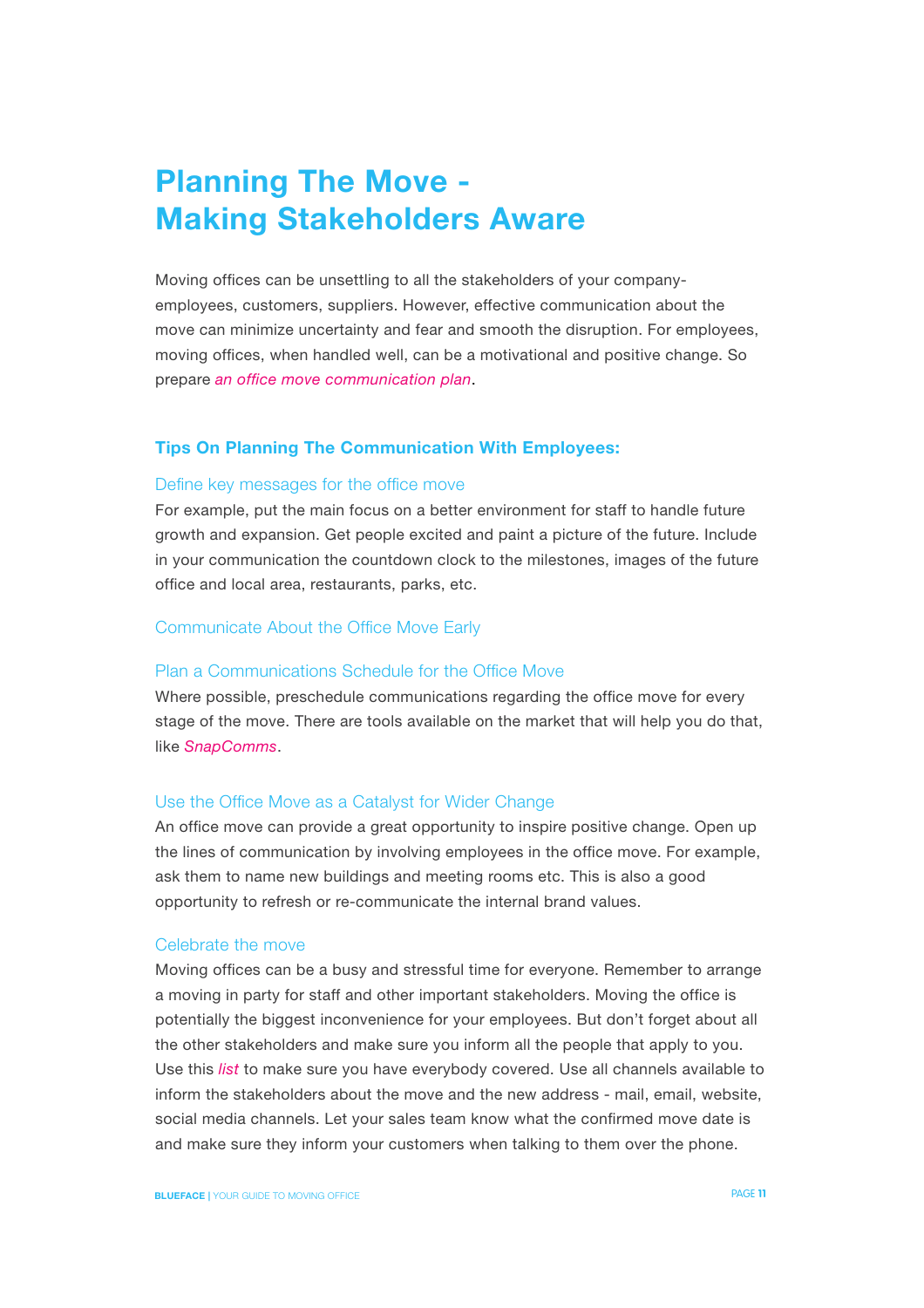# Corporate Considerations

Ensure all marketing collateral is updated (stationery, business cards, website, brochures etc). Announce office move to staff, customers, vendors and office service providers. Update/renew all service agreements, licenses, insurance, equipment leases etc.

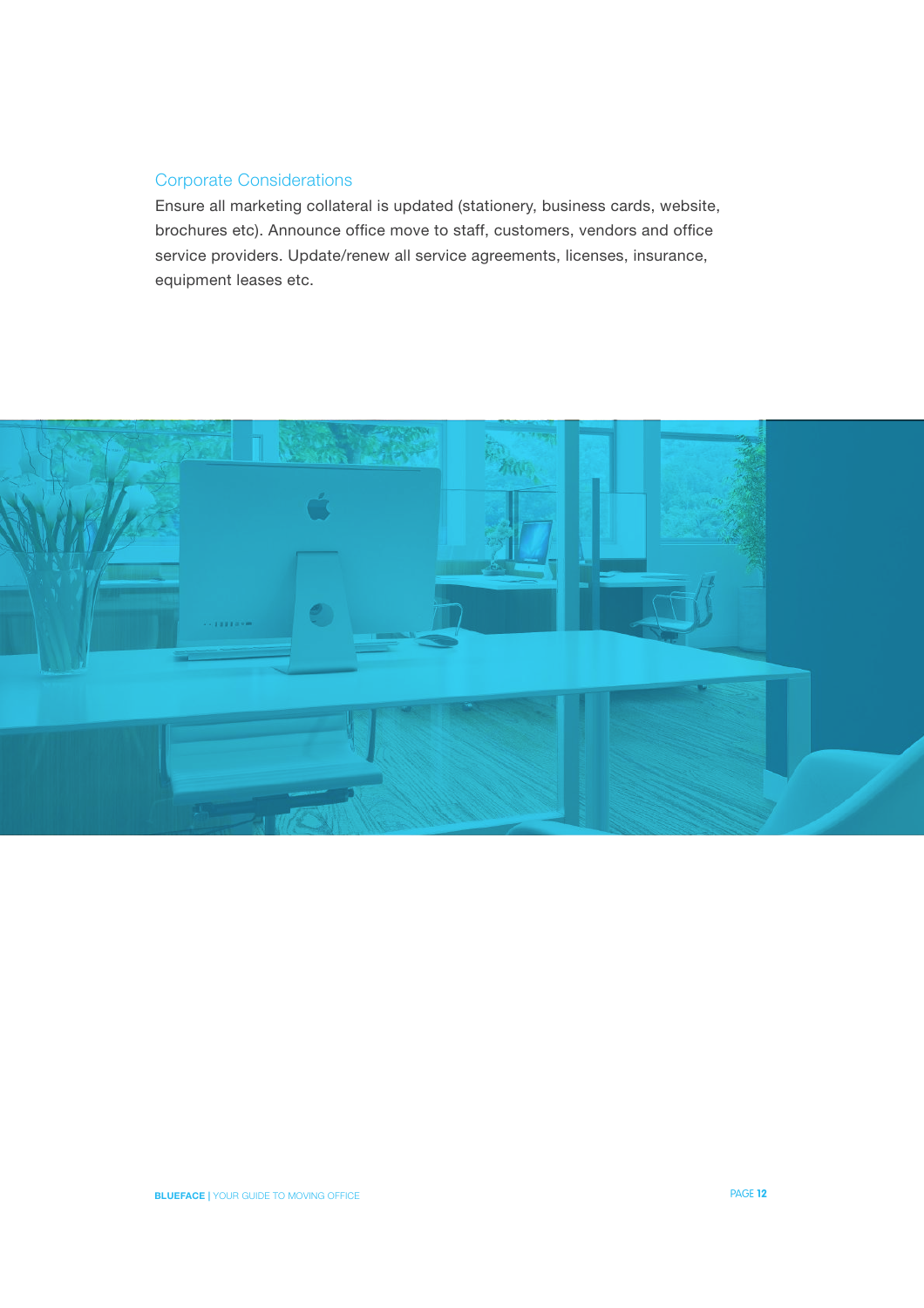# <span id="page-12-0"></span>**The Move**

### **Physical Move**

You need to consider here both relocating all your office equipment to the new location and leaving your old office in good shape as well.

You will need to consider the following steps:

- Meet with an *[office moving company](http://www.jit.ie/)* and get their assessment of the work required to move the equipment
- Arrange for the specialist removal of any technical equipment
- Arrange for crates and labels for staff
- Confirm move date with the office moving company
- Arrange any off-site storage and/or archiving requirement
- Conduct a clear-out of any unwanted items prior to move
- Take this opportunity to shred the old confidential documents
- Ensure you have a floor plan showing the new home for every single item
- Redistribute a floor sitting plan among your staff
- Inform your staff throughout the process
- Appoint a contact person who will coordinate the move and their back up

### **After the move**

Create a list of damages incurred to any equipment or adjustments needed to any office facilities. Submit the list to the appropriate suppliers and arrange a date for the work to be carried out. Hold an opening party at the new office move with staff and clients. Implement any training on new IT and/or phone systems.

#### **Main dos and don'ts.**

- 1. Have a clear goal behind the move
- 2. Don't leave it too late
- 3. Organize a team responsible for the move
- 4. Have a plan
- 5. Have a realistic budget
- 6. Communicate clearly